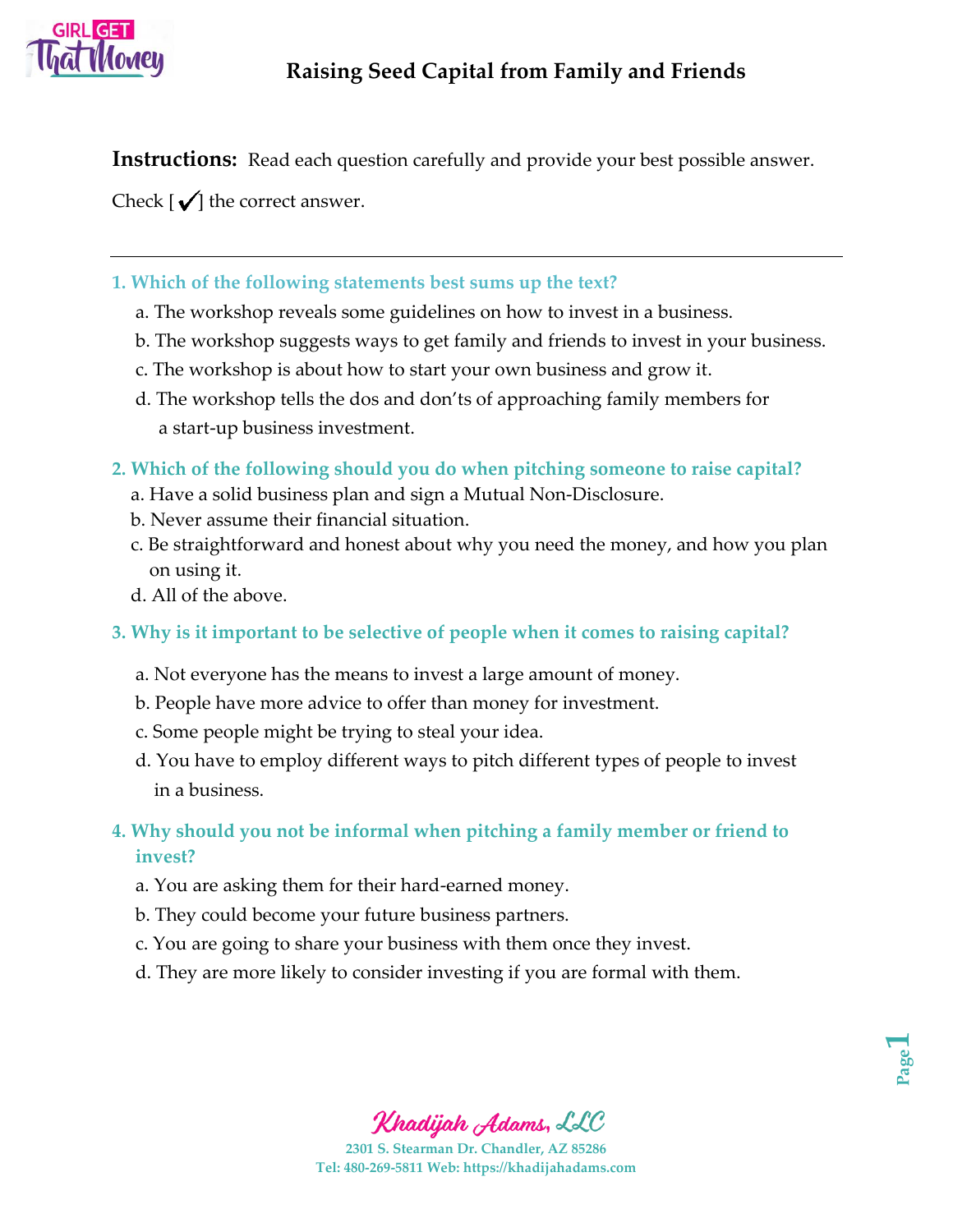

# **5. Which of these should you do when asking a family member to give you money for your start-up business?**

- a. Ask them for the money straight away as it is better to get to the point.
- b. Talk about your dream of running your own business and urge them to invest.
- c. Know the exact amount of money you need and discuss your definitive plans.
- d. Pressure them into investing since they are related to you.

## **6. What is the meaning of the phrase "rule of thumb"?**

- a. It is a general way of doing something.
- b. It is a specific business plan.
- c. It is a rule followed mainly by entrepreneurs.
- d. It is a generally accepted guideline based on practice.

#### **7. Pick the antonym for the word "lucrative".**

- a. remunerative
- b. unprofitable
- c. wealthy
- d. successful

#### **8. Pick the best synonym for the word "incarceration".**

- a. freedom
- b. exemption
- c. imprisonment
- d. privilege

**Answer the following questions in complete sentences or phrases.**

## **9. Write two advantages and two disadvantages of trying to raise capital from family**

 **members.** 



**2301 S. Stearman Dr. Chandler, AZ 85286 Tel: 480-269-5811 Web: https://khadijahadams.com**